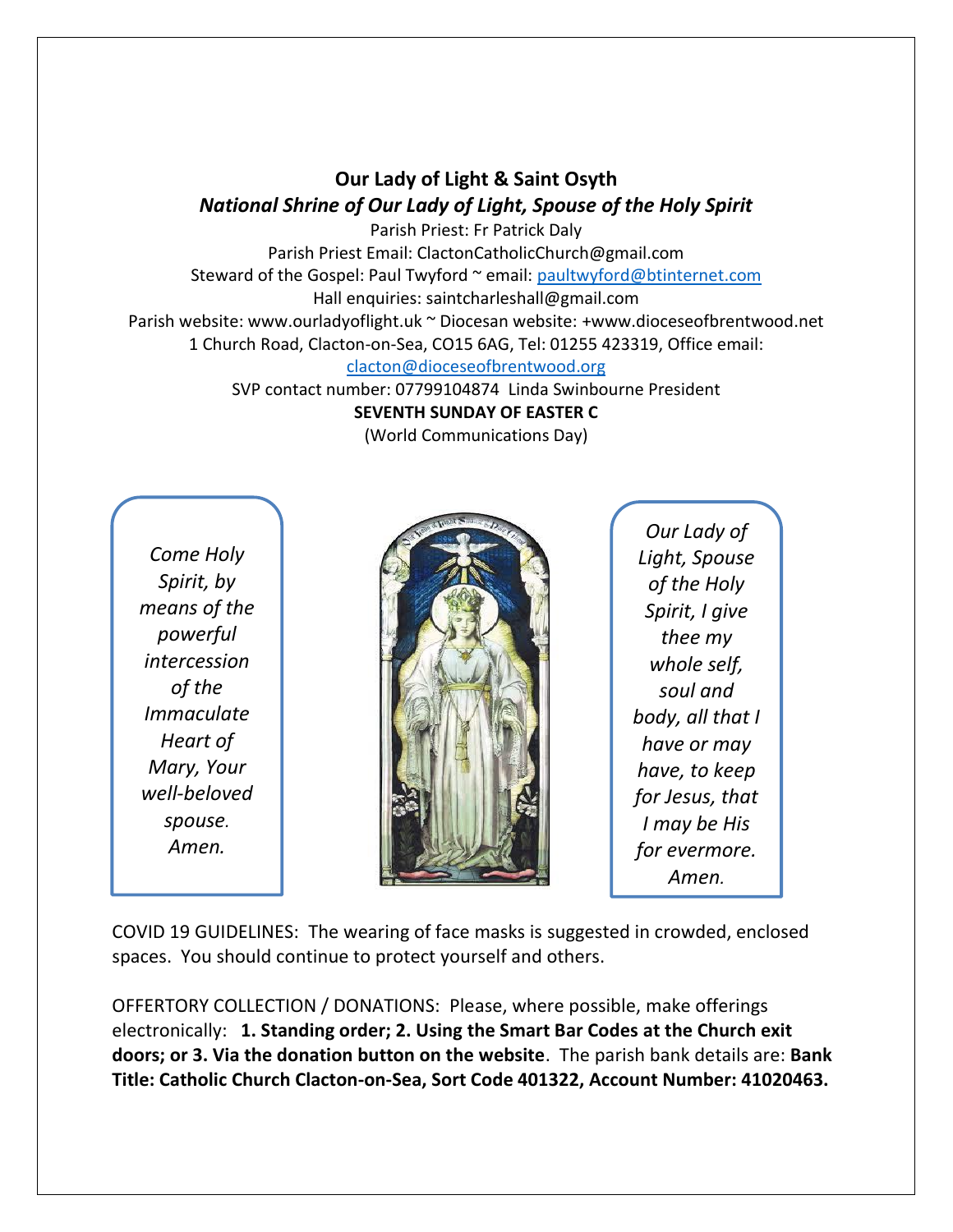Members of the gift-aid scheme should quote their name and gift aid number in the Reference. Funds received last week:

Electronic Offerings £186.00 of which £135.00 was gift aided.

Collection Offerings £637.64 of which £141.50 was gift aided.

Thank you for your generosity, for Gift Aiding your offerings, and for your support of the Parish. Fr Patrick.

## JOHN 17:20-26

In the Gospel from John, Jesus is praying directly to His Father for us. He prays for His immediate disciples and for all His disciples in the future. We are the future disciples. He prays that all who believe in Him may be one. Not just one with each other but one with the Blessed Trinity: God the Father, God the Son, and God the Holy Spirit. He prays that the world may recognize the love of God through the presence of God in His followers. We are to have an intimate relationship with God in order that we may be a sign of God's presence on earth. Jesus is the light to the world. We through our union with each other and God are to be lights to the world. We are to be Christ to the world. Jesus prays for our safe deliverance into heaven. He prays that we may join Him to live in perfect love and happiness forever.

QUEEN ELIZABETH II PLATINIUM JUBILIEE GARDEN PARTY: You are invited by the SVP to join the celebration in the Presbytery Garden on Monday  $6<sup>th</sup>$  June 2pm to 4pm. £10 tickets available after all Sunday Masses – includes buffet lunch, raffle, bingo, and a glass of bubbly. Donations of raffle prizes and cakes welcome. If you can help setting up the garden, let us know. Further information and availability of transport contact: Peter McManamon 07954090461.

SECOND COLLECTION: For World Communications Day this weekend 29<sup>th</sup> May. You can donate in the black buckets or by bank transfer quoting reference: 'Communications'.

DIOCESAN PILGRIMAGE TO WALSINGHAM: The coach will arrive at 8.00 am at St Charles Hall on Saturday 28th May for boarding. The coach will leave at 8.30 am at the latest. We expect to be back at the church at 7.30 pm. You need to bring a packed lunch.

SATURDAY 28<sup>TH</sup> MAY SERVICES: Please note that there will be no services on Saturday 28<sup>th</sup> May due to the parish pilgrimage to Walsingham. The Saturday evening Mass at 6.00 pm will not be celebrated.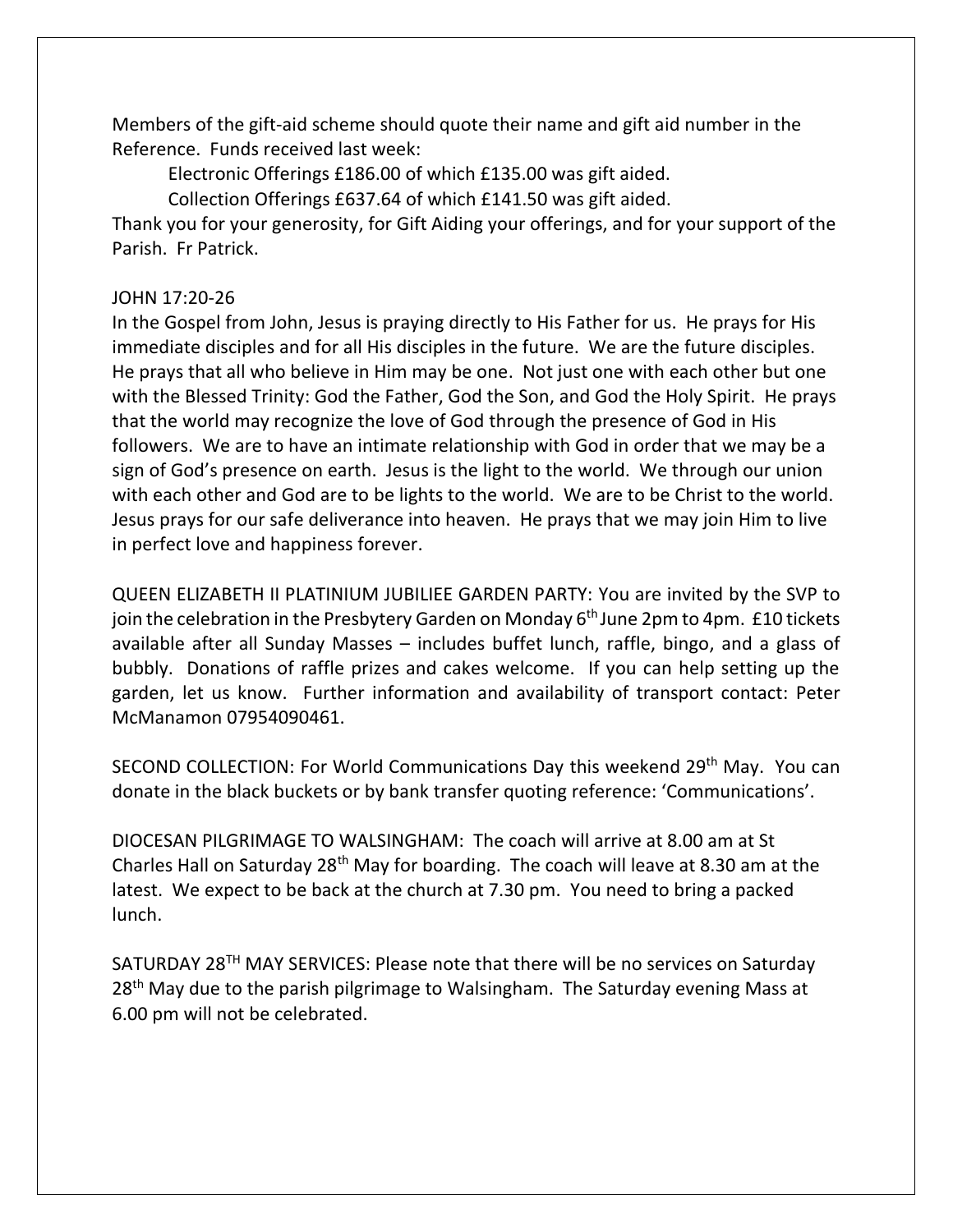PARISH CHOIR: We have a wonderful choir in our Parish who are appealing for new members. Please let Fr Patrick know if you can help.

STUDY DAY: On Saturday 18<sup>th</sup> June from 11.00 am, Fr Gerald will lead a study day entitled 'Your sins are forgiven: exploring the sacrament of pardon and peace'. To follow this free live streamed event, please go to [www.whatgoodnews.org](http://www.whatgoodnews.org/)

VOCATIONS ENQUIRERS EVENING: For those considering or interested in a vocation to the priesthood is on Tuesday  $7<sup>th</sup>$  June at St Edmund of Canterbury Church in Loughton. The speaker will be Mgr John Armitage. Contact Fr Mark Swires vocprom@dioceseofbrentwood.org.

FRANCISAN SECULAR ORDER FRATERNITY: Monthly prayer meeting in the Presbytery at 6.00 pm on Friday 3<sup>rd</sup> June. All welcome.

ABBOTSWICK YOUTH TEAM: Are are looking for young people to join the team next year. You should be in Yr13 (or finishing university). Members live and work as part of the community at Walsingham House at Abbotswick, helping to run retreats for young people aged 10 -18. If you would like to visit or find out more, just email Joe at josephbeattie@dioceseofbrentwood.org

BRENTWOOD YOUTH SERVICE 2022 EVENTS: Please see [www.bcys.net/events](http://www.bcys.net/events) for information.

| Sunday 29 <sup>th</sup> May 2022.  | 8.30 am.   | <b>MASS: Peter Gamble RIP</b>    |
|------------------------------------|------------|----------------------------------|
| Seventh Sunday of Easter (C).      |            | D Lane.                          |
| <b>World Communication</b>         |            |                                  |
| Sunday.                            |            |                                  |
| Sunday 29 <sup>th</sup> May 2022.  | 10.30 am.  | MASS: Alice & Andy               |
|                                    |            | <b>Redmond RIP</b>               |
|                                    |            | Andrew Redmond.                  |
| Monday 30th May 2022.              | $9.00$ am. | <b>MASS: Erika Scheffler RIP</b> |
| Feast of the Visitation of the     |            | Des & Pat.                       |
| <b>Blessed Virgin Mary.</b>        |            |                                  |
| Tuesday 31 <sup>st</sup> May 2022. | 9.00 am.   | MASS: A L & J Casey              |
| Diocesan Feast of the              |            | Intentions                       |
| Dedication of the Cathedral        |            | Catherine O'Donovan.             |
| of St May & St Helen.              |            |                                  |

## **THIS WEEK'S SERVICES.**